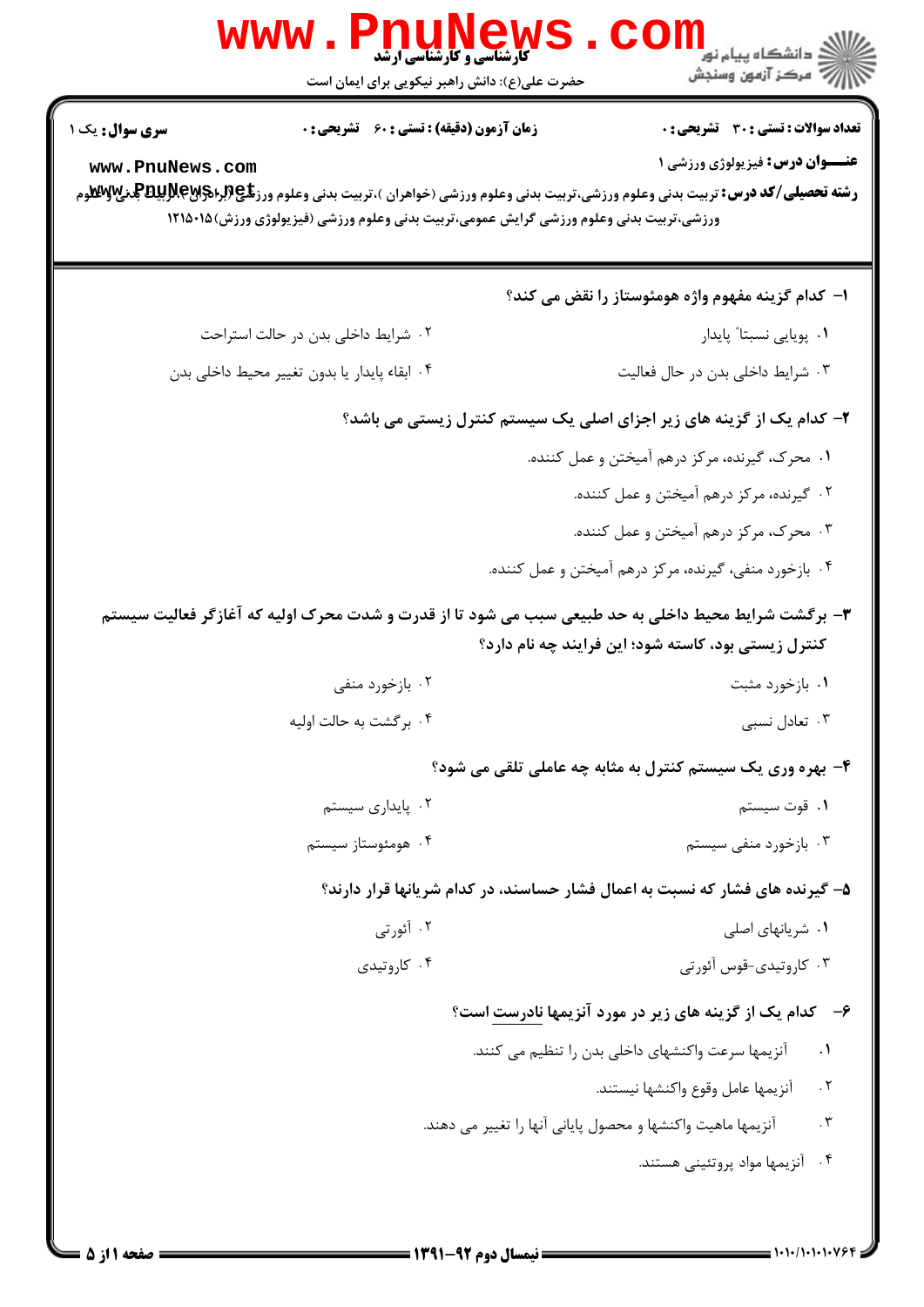|                                           | <b>WWW.PNUNews</b><br><b>5 کارشناسی و کارشناسی ارشد</b><br>حضرت علی(ع): دانش راهبر نیکویی برای ایمان است                                                                                                                                                                                        |                                                                                  | ≦ دانشگاه پیام نو <mark>ر</mark><br>أأزأت مركز آزمون وسنجش                            |
|-------------------------------------------|-------------------------------------------------------------------------------------------------------------------------------------------------------------------------------------------------------------------------------------------------------------------------------------------------|----------------------------------------------------------------------------------|---------------------------------------------------------------------------------------|
| <b>سری سوال : ۱ یک</b><br>www.PnuNews.com | <b>زمان آزمون (دقیقه) : تستی : 60 گشریحی : 0</b><br><b>رشته تحصیلی/کد درس:</b> تربیت بدنی وعلوم ورزشی،تربیت بدنی وعلوم ورزشی (خواهران )،تربیت بدنی وعلوم ورز <b>تگی (برای Pیلپاتیل بای سانگ</b> وم<br>ورزشی،تربیت بدنی وعلوم ورزشی گرایش عمومی،تربیت بدنی وعلوم ورزشی (فیزیولوژی ورزش)۱۲۱۵۰۱۵ ( |                                                                                  | <b>تعداد سوالات : تستی : 30 ٪ تشریحی : 0</b><br><b>عنــوان درس:</b> فیزیولوژی ورزشی ۱ |
|                                           |                                                                                                                                                                                                                                                                                                 | ۷- آنزیمها چه تغییری در انرژی فعالسازی ایجاد می کنند؟                            |                                                                                       |
|                                           | ۰۲ انرژی فعالسازی را تغییر نمی دهند                                                                                                                                                                                                                                                             |                                                                                  | ۰۱ انرژی فعالسازی را زیاد می کنند                                                     |
|                                           | ۰۴ انرژی فعالسازی را کم می کنند                                                                                                                                                                                                                                                                 |                                                                                  | ۰۳ انرژی فعالسازی را به حالت تعادل در می آورند                                        |
|                                           |                                                                                                                                                                                                                                                                                                 | ۸– دو عامل اثر گذار مهم بر شدت فعالیت یک آنزیم کدام است؟                         |                                                                                       |
|                                           | ۰۲ اسید لاکتیک و اسید پیرویک                                                                                                                                                                                                                                                                    |                                                                                  | ۰۱ دما و کربوهیدرات                                                                   |
|                                           | ۴ . pH و چربیها                                                                                                                                                                                                                                                                                 |                                                                                  | ۰۳ دما و میزان اسیدی محیط                                                             |
|                                           | ۹- از هر گرم کربوهیدرات، چربی و پروتئین به ترتیب تقریبا چند کیلو کالری انرژی آزاد می شود؟                                                                                                                                                                                                       |                                                                                  |                                                                                       |
| $4.0.9$ .                                 | $\mathcal{F}, \mathcal{F}, \mathcal{F}$                                                                                                                                                                                                                                                         | ۹،۴،۴ $\cdot$ ۲                                                                  | F.A.F.1                                                                               |
|                                           |                                                                                                                                                                                                                                                                                                 | ۱۰- سیستم تولید انرژی در کدام یک از موارد زیر با بقیه فرق می کند؟                |                                                                                       |
| ۰۴ دوي ۴۰۰ متر                            | ۰۳ حرکت وزنه برداری                                                                                                                                                                                                                                                                             | ۰۲ پرش ارتفاع                                                                    | ۰۱ دوی ۱۰ مترسریع                                                                     |
|                                           |                                                                                                                                                                                                                                                                                                 | 11- تک قندی که در میوه جات و عسل یافت می شود کدام است؟                           |                                                                                       |
| ۰۴ مالتوز                                 | ۰۳ سلولز                                                                                                                                                                                                                                                                                        | ۰۲ گلوکز                                                                         | ۰۱ فروکتوز                                                                            |
|                                           |                                                                                                                                                                                                                                                                                                 | <b>۱۲</b> - پس از ورود استیل کو آنزیم A به چرخه کربس با چه ماده ای ترکیب می شود؟ |                                                                                       |
|                                           | ۰۲ ایزو سیترات                                                                                                                                                                                                                                                                                  |                                                                                  | ۰۱ اسید سیتریک                                                                        |
|                                           | ۰۴ اسید اکسالو استیک                                                                                                                                                                                                                                                                            |                                                                                  | ۰۳ اسید الفا کتو گلو تاریک                                                            |
|                                           |                                                                                                                                                                                                                                                                                                 | ۱۳– مهمترین آنزیم محدود کننده روند گلیکولیز چه نام دارد؟                         |                                                                                       |
| PFK .f                                    | ۰۳ سیتوکروم اکسیداز                                                                                                                                                                                                                                                                             | AMP .Y                                                                           | ۰۱ کراتین کیناز                                                                       |
|                                           | ۱۴- در هر چرخهٔ کربس چه مقدار ATPاز طریق NADH در زنجیره انتقال الکترونی آزاد می شود؟                                                                                                                                                                                                            |                                                                                  |                                                                                       |
| 15.5                                      | 9.7                                                                                                                                                                                                                                                                                             | $Y \cdot Y$                                                                      | 9.1                                                                                   |
|                                           | 1۵– انرژی مصرفی عضلات اسکلتی به هنگام اجرای یک فعالیت ورزشی سنگین چند برابر زمان  ستراحت افزایش پیدا می                                                                                                                                                                                         |                                                                                  | كند؟                                                                                  |
| ۰۰ .۰۰ برابر                              | ۰۰ ۲۰۰برابر                                                                                                                                                                                                                                                                                     | ۲. ۳۰۰برابر                                                                      | ۰۱ ۵۰ ۱ برابر                                                                         |
|                                           |                                                                                                                                                                                                                                                                                                 |                                                                                  |                                                                                       |

 $=$  1+1+/1+1+1+764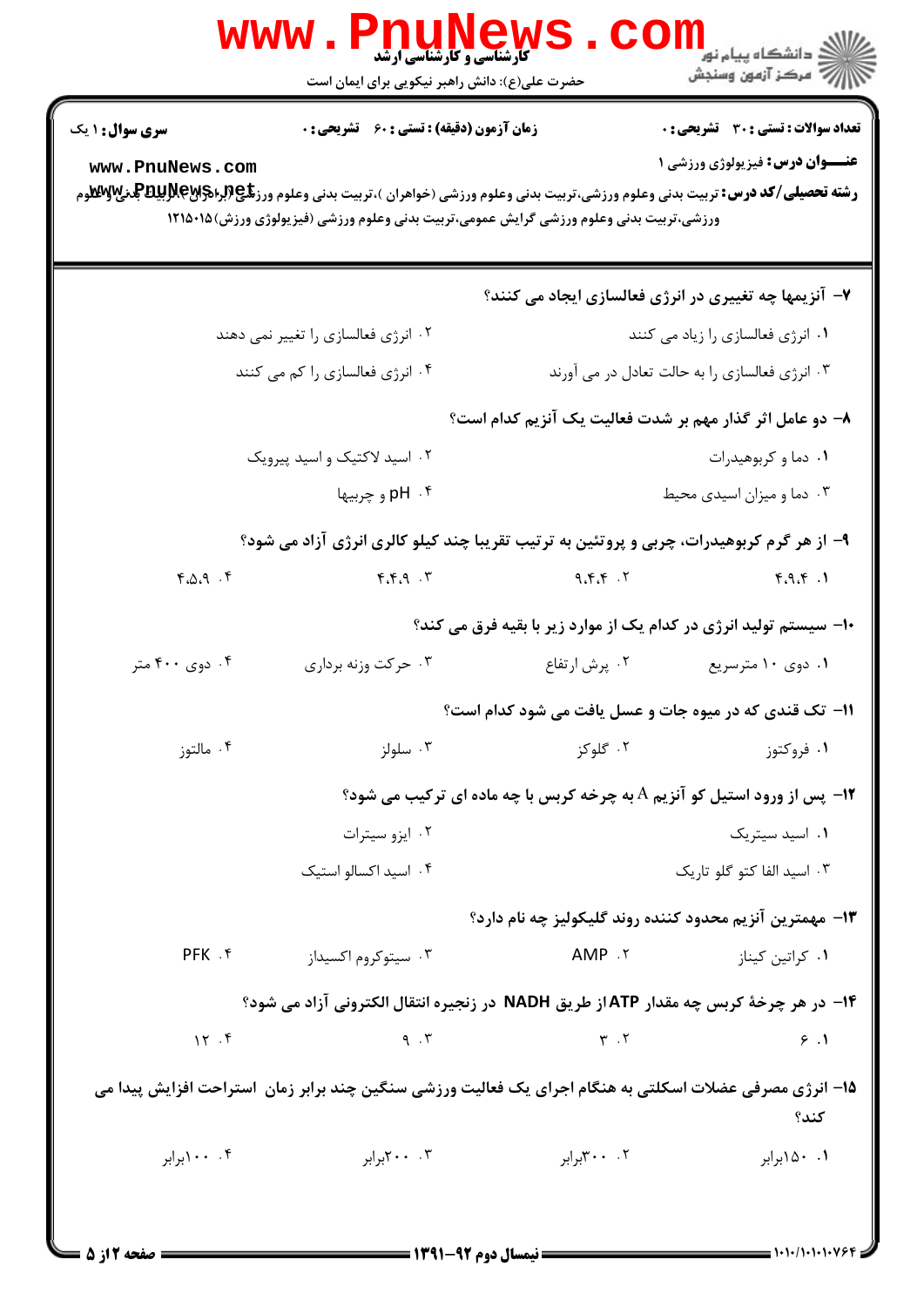| <b>WWW</b>             | <b>گارشناسی و کارشناسی ارشد</b><br>حضرت علی(ع): دانش راهبر نیکویی برای ایمان است                                                                                                                                                                            |                                                       | الاد دانشگاه پيام نور<br>  /> مرکز آزمون وسنجش                           |
|------------------------|-------------------------------------------------------------------------------------------------------------------------------------------------------------------------------------------------------------------------------------------------------------|-------------------------------------------------------|--------------------------------------------------------------------------|
| <b>سری سوال : ۱ یک</b> | <b>زمان آزمون (دقیقه) : تستی : 60 ٪ تشریحی : 0</b>                                                                                                                                                                                                          |                                                       | <b>تعداد سوالات : تستی : 30 ٪ تشریحی : 0</b>                             |
| www.PnuNews.com        | <b>رشته تحصیلی/کد درس:</b> تربیت بدنی وعلوم ورزشی،تربیت بدنی وعلوم ورزشی (خواهران )،تربیت بدنی وعلوم ورز <b>تگی (برای پاپانگلو</b> هرم <b>) برایش پاپانگلو</b> م<br>ورزشی،تربیت بدنی وعلوم ورزشی گرایش عمومی،تربیت بدنی وعلوم ورزشی (فیزیولوژی ورزش)۱۲۱۵۰۱۵ |                                                       | <b>عنـــوان درس:</b> فیزیولوژی ورزشی ۱                                   |
|                        | ۱۶– هنگامی که اکسیژن مصرفی به یک حالت یکنواخت و پایدار رسید، نیاز بدن به انرژی از چه طریق تأمین می شود؟                                                                                                                                                     |                                                       |                                                                          |
|                        | ۰۲ متابولیسم غیرهوازی و هوازی به یک نسبت                                                                                                                                                                                                                    |                                                       | ۰۱ متابولیسم غیرهوازی                                                    |
|                        | ۰۴ آنابوليسم                                                                                                                                                                                                                                                |                                                       | ۰۳ متابولیسم هوازی                                                       |
|                        |                                                                                                                                                                                                                                                             |                                                       | ۱۷– د کدام یک از عوامل زیر در افزایش سوخت و ساز کربوهیدراتها نقش ندارند؟ |
|                        | ۰۲ ترشح هورمون اپی نفرین                                                                                                                                                                                                                                    |                                                       | ۰۱ ترشح هورمون انسولين                                                   |
|                        | ۰۴ افزايش NAD خون                                                                                                                                                                                                                                           |                                                       | ۰۳ معدم حضور اکسیژن در سلولهای عضلات                                     |
|                        |                                                                                                                                                                                                                                                             |                                                       | ۱۸- به نارسایی در جذب اکسیژن لازم در آغاز فعالیت چه اطلاق می شود؟        |
| ۰۴ حداکثر اکسیژن       | ۰۳ وام اکسیژن                                                                                                                                                                                                                                               | ۰۲ دفع اکسیژن                                         | ٠١ كسر اكسيژن                                                            |
|                        | ۱۹– شدت مطلوب فعالیت در مرحله برگشت به حالت اولیه غیر ورزشکاران که در دفع اسید لاکتیک مؤثرباشد، چقدر است؟                                                                                                                                                   |                                                       |                                                                          |
| ۰. ۶۰ تا ۷۰درصد        | ۰۳ تا۱۰درصد                                                                                                                                                                                                                                                 | ۰۲ تا۳۰تارصد                                          | ۰۱ ۳۰ تا۴۰درصد                                                           |
|                        |                                                                                                                                                                                                                                                             |                                                       | ۲۰– کدام یک از موارد زیر، جز وظایف هورمون رشد نیست؟                      |
|                        |                                                                                                                                                                                                                                                             |                                                       | ۰۱ افزایش جذب اسیدهای آمینه                                              |
|                        |                                                                                                                                                                                                                                                             |                                                       | ۰۲ افزايش گلوكونئوژنز                                                    |
|                        |                                                                                                                                                                                                                                                             |                                                       | ۰۳ افزايش گلوكز پلاسما                                                   |
|                        |                                                                                                                                                                                                                                                             | ۰۴ کاهش سرعت انتقال اسیدهای چرب آزاد از سلولهای ذخیره |                                                                          |
|                        |                                                                                                                                                                                                                                                             |                                                       | <b>۲۱</b> - کدام فاکتور از ترشح هورمون رشد جلوگیری می کند؟               |
| GHRH . f               | FSH . ٣                                                                                                                                                                                                                                                     | ۰۲ سوماتوستاتین                                       | ACTH .1                                                                  |
|                        | ۲۲- کدام هورمون نسبت به محرک های عاطفی و احساسی واکنش قوی نشان داده و بر اساس آن فرضیه کانون یا (جنگ و                                                                                                                                                      |                                                       | گريز) مطرح شده است؟                                                      |
|                        | ۰۲ تیروکسین                                                                                                                                                                                                                                                 |                                                       | ۰۱ رشد                                                                   |
|                        | ۰۴ اپی نفرین و نوراپی نفرین                                                                                                                                                                                                                                 |                                                       | ۰۳ انسولین                                                               |
|                        |                                                                                                                                                                                                                                                             |                                                       |                                                                          |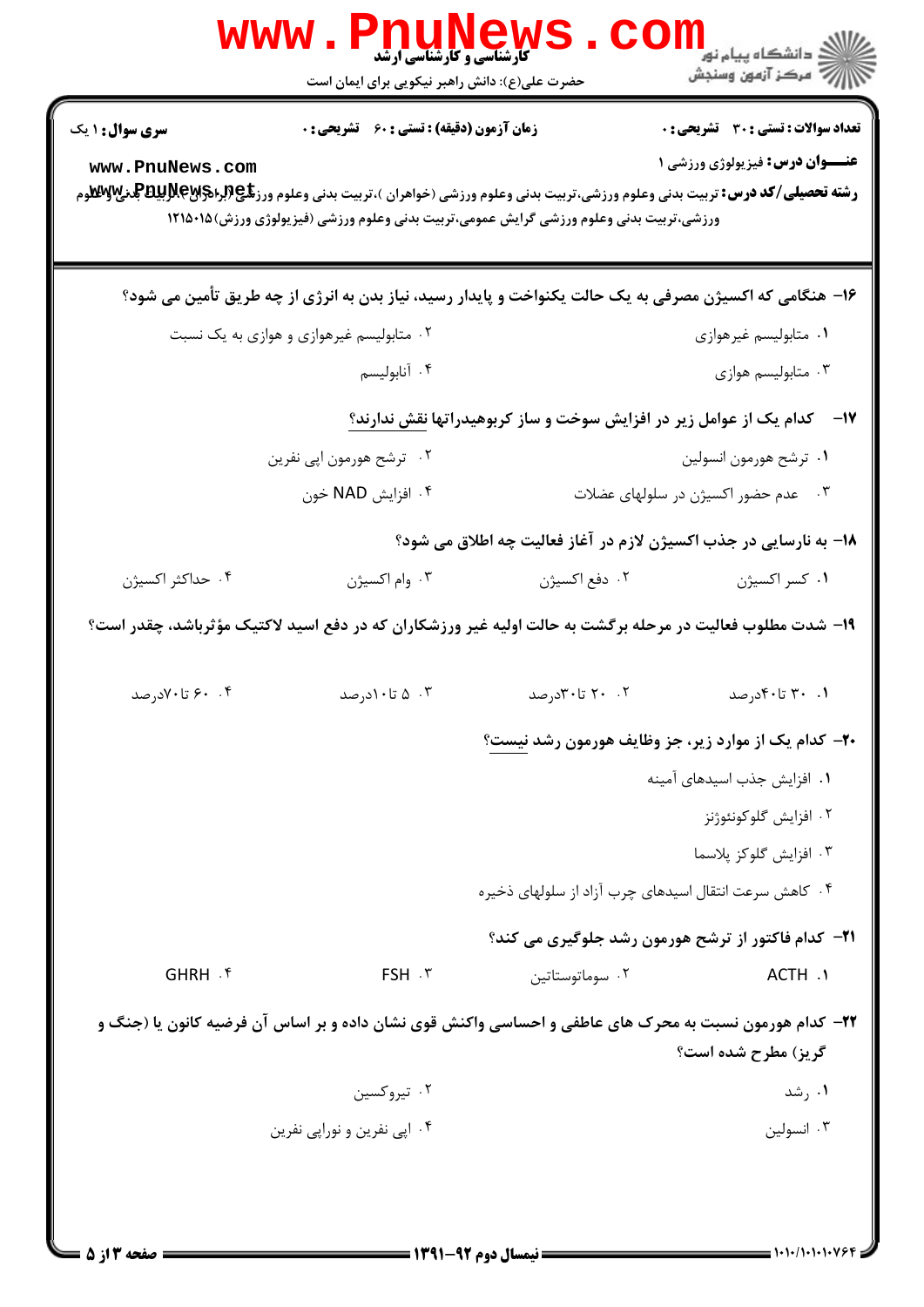|                        | www.PnuNews<br><b>کارشناسی و کارشناسی ارشد</b>                                          |                                                              | د دانشگاه پيام نو <mark>ر</mark>                                                                                                                                                    |
|------------------------|-----------------------------------------------------------------------------------------|--------------------------------------------------------------|-------------------------------------------------------------------------------------------------------------------------------------------------------------------------------------|
|                        | حضرت علی(ع): دانش راهبر نیکویی برای ایمان است                                           |                                                              | رُ⁄ مرڪز آزمون وسنڊش                                                                                                                                                                |
| <b>سری سوال :</b> ۱ یک | <b>زمان آزمون (دقیقه) : تستی : 60 ٪ تشریحی : 0</b>                                      |                                                              | تعداد سوالات : تستي : 30 ٪ تشريحي : 0                                                                                                                                               |
| www.PnuNews.com        | ورزشی،تربیت بدنی وعلوم ورزشی گرایش عمومی،تربیت بدنی وعلوم ورزشی (فیزیولوژی ورزش)۱۲۱۵۰۱۵ |                                                              | <b>عنـــوان درس:</b> فیزیولوژی ورزشی ۱<br><b>رشته تحصیلی/کد درس:</b> تربیت بدنی وعلوم ورزشی،تربیت بدنی وعلوم ورزشی (خواهران )،تربیت بدنی وعلوم ورز <b>گلچ(برPیلپوتابلوپ بهکلاوم</b> |
|                        |                                                                                         |                                                              |                                                                                                                                                                                     |
|                        |                                                                                         |                                                              | ۲۳– کدامیک از عوامل زیر اثر تحریکی بر ترشح هورمون ضد ادراری (ADH) دارد؟                                                                                                             |
|                        | ۰۲ کاهش گلبولهای قرمز                                                                   |                                                              | ٠١ كاهش اسمولاريته پلاسما                                                                                                                                                           |
|                        | ۰۴ افزايش حجم پلاسما                                                                    |                                                              | ۰۳ کاهش حجم پلاسما                                                                                                                                                                  |
|                        |                                                                                         |                                                              | <b>۲۴</b> - مشگام اجرای یک فعالیت ورزشی شدید روند افزایش کدام یک از هورمونهای زیر با بقیه متفاوت است؟                                                                               |
|                        | ۰۲ کورتیزول                                                                             |                                                              | ۰۱ اپی نفرین و نوراپی نفرین                                                                                                                                                         |
|                        | ۰۴ انسولين                                                                              |                                                              | ۰۳ گلوکاگن                                                                                                                                                                          |
|                        |                                                                                         |                                                              | ۲۵- یکی از ساده ترین روشهای اندازه گیری انرژی مصرفی کدام است؟                                                                                                                       |
|                        |                                                                                         |                                                              | ۰۱ محاسبه مقدار وزنی که در اثر فعالیت کاهش پیدا می کند                                                                                                                              |
|                        |                                                                                         |                                                              | ۰۲ کار سنجی مستقیم                                                                                                                                                                  |
|                        |                                                                                         |                                                              | ۰۳ کار سنجی غیر مستقیم                                                                                                                                                              |
|                        |                                                                                         |                                                              | ۰۴ بازده انرژی                                                                                                                                                                      |
|                        |                                                                                         |                                                              | ۲۶– یک مت (Met) برابر با چیست؟                                                                                                                                                      |
|                        |                                                                                         | ۰۱ مقدار اکسیژنی که در هر ثانیه در حالت استراحت مصرف می شود. |                                                                                                                                                                                     |
|                        |                                                                                         | ۰۲ مقدار اکسیژنی که در هر ثانیه در حالت فعالیت مصرف می شود.  |                                                                                                                                                                                     |
|                        |                                                                                         | ۰۳ مقدار اکسیژنی که در هر دقیقه در حالت استراحت مصرف می شود. |                                                                                                                                                                                     |
|                        |                                                                                         | ۰۴ مقدار اکسیژنی که در هر دقیقه در حالت فعالیت مصرف می شود.  |                                                                                                                                                                                     |
|                        |                                                                                         |                                                              | <b>۲۷</b> – کدامیک از گزینه های زیر درخصوص تارهای کند انقباض صحیح است؟                                                                                                              |
|                        | ۰۲ ذخیره بالای گلیکوژن                                                                  |                                                              | ۰۱ میتوکندری کم                                                                                                                                                                     |
|                        | ۰۴ تراکم بالای میوگلوبین                                                                |                                                              | ۰۳ آنزیم های گلیکولیتی                                                                                                                                                              |
|                        |                                                                                         |                                                              | <b>۲۸</b> - در کدام یک از ورزش های زیر درصد تارهای کند انقباض بیشتر است؟                                                                                                            |
| ۰۴ پرتاب كنندگان وزنه  | ۰۳ وزنه برداران                                                                         | ۰۲ دونده های استقامت                                         | ۰۱ پرش کنندگان                                                                                                                                                                      |
|                        |                                                                                         |                                                              | ۲۹- کدام یک از عضلات بدن دارای بیشترین تراکم دوک های عضلانی است؟                                                                                                                    |
| ۰۴ عضلات دست           | ۰۳ عضلات شکمی                                                                           | ۰۲ عضلات همسترينگ                                            | ۰۱ عضلات چهار سر                                                                                                                                                                    |
|                        |                                                                                         |                                                              |                                                                                                                                                                                     |